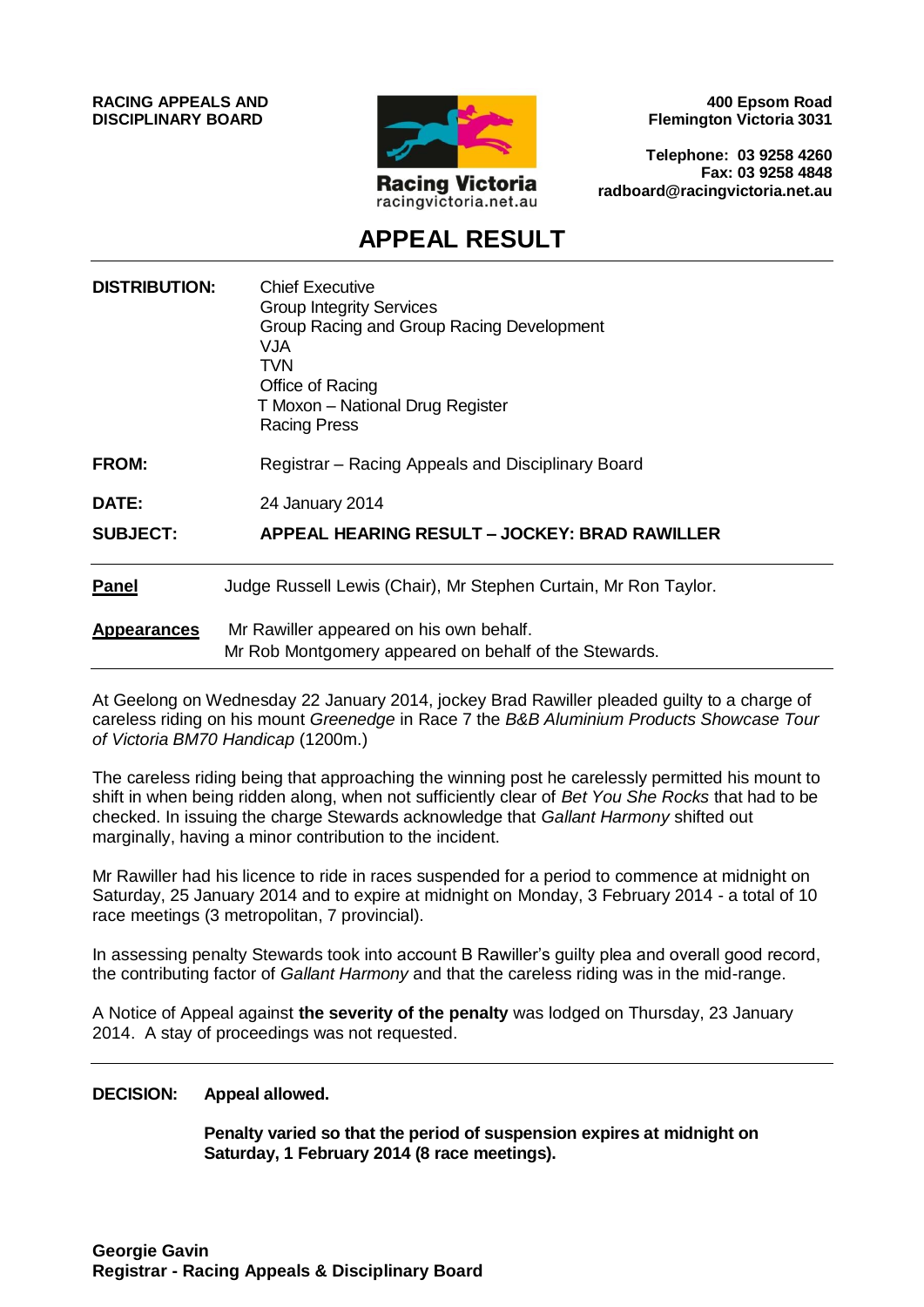# **TRANSCRIPT OF PROCEEDINGS**

### **RACING APPEALS AND DISCIPLINARY BOARD**

\_\_\_\_\_\_\_\_\_\_\_\_\_\_\_\_\_\_\_\_\_\_\_\_\_\_\_\_\_\_\_\_\_\_\_\_\_\_\_\_\_\_\_\_\_\_\_\_\_\_\_\_\_\_\_\_\_\_\_\_\_\_\_

**HIS HONOUR JUDGE R.P.L. LEWIS, Chairman MR S. CURTAIN MR R. TAYLOR**

**EXTRACT OF PROCEEDINGS**

**DECISION**

### **IN THE MATTER OF THE B AND B ALUMINIUM PRODUCTS SHOWCASE TOUR OF VICTORIAN BM70 HANDICAP OVER 1200 METRES**

**JOCKEY: BRAD RAWILLER**

#### **MELBOURNE**

#### **FRIDAY, 24 JANUARY 2014**

MR R. MONTGOMERY appeared on behalf of the RVL Stewards

MR B. RAWILLER appeared on his own behalf